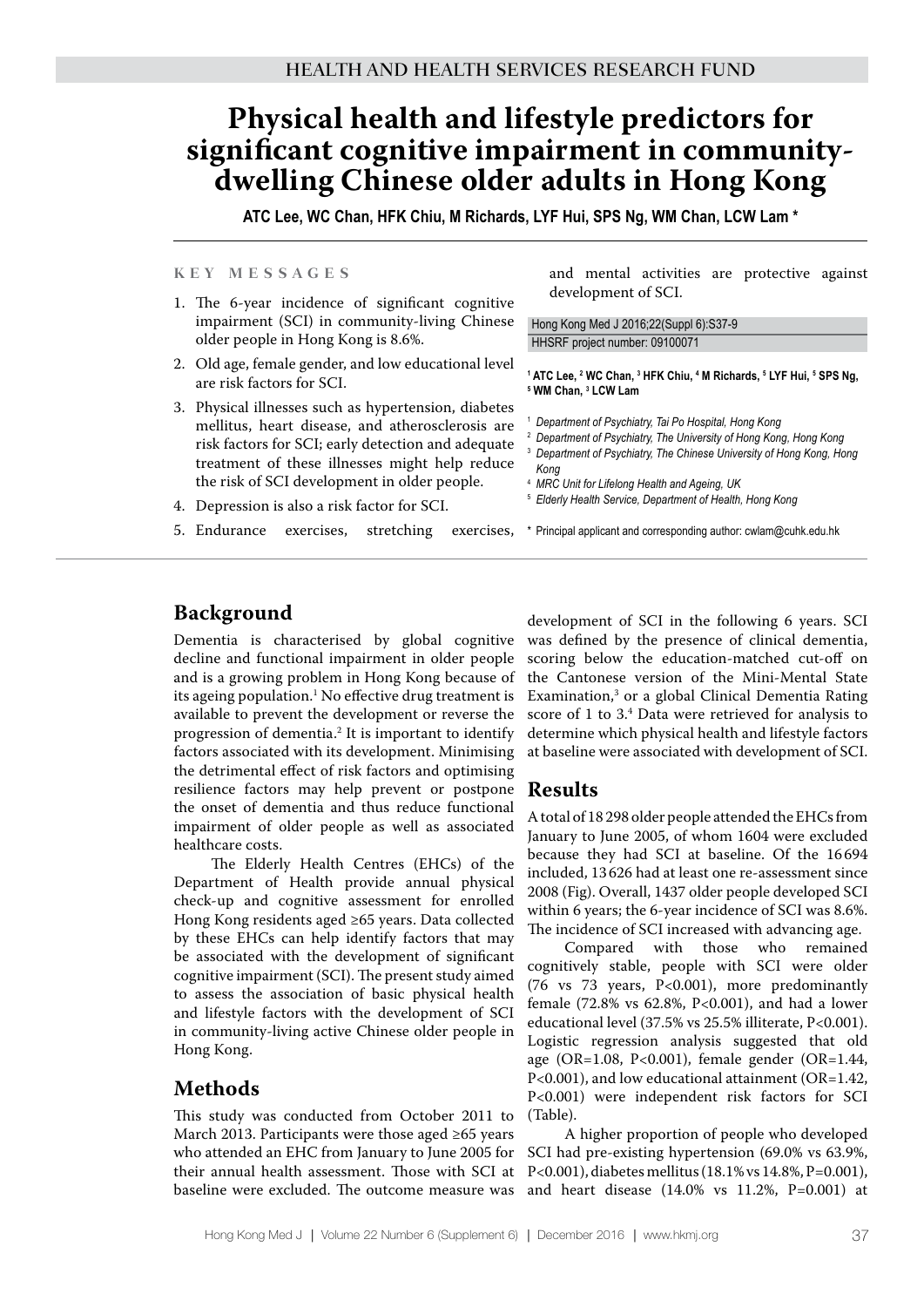

TABLE. Logistic regression analysis for risk estimate of potential factors for significant cognitive impairment

| Factor                             | <b>Coefficient</b> | <b>Standard Error</b> | OR (95% CI)         | P value |
|------------------------------------|--------------------|-----------------------|---------------------|---------|
| Age                                | 0.07               | 0.006                 | $1.07(1.06-1.08)$   | < 0.001 |
| Female                             | 0.23               | 0.07                  | $1.26(1.09-1.44)$   | 0.001   |
| <b>Illiteracy</b>                  | 0.19               | 0.07                  | $1.21(1.06-1.39)$   | 0.004   |
| Hypertension                       | 0.15               | 0.06                  | $1.16(1.03-1.32)$   | 0.02    |
| Diabetes mellitus                  | 0.18               | 0.08                  | $1.20(1.03-1.39)$   | 0.02    |
| Heart diseases                     | 0.18               | 0.09                  | $1.20(1.02 - 1.42)$ | 0.03    |
| Depression                         | 0.13               | 0.14                  | $1.14(0.86 - 1.51)$ | 0.36    |
| 15-item Geriatric Depression Scale | 0.03               | 0.01                  | $1.03(1.01 - 1.05)$ | 0.01    |
| Stretching exercise                | $-0.28$            | 0.11                  | $0.75(0.61 - 0.93)$ | 0.007   |
| Endurance exercise                 | $-0.18$            | 0.07                  | $0.83(0.73-0.95)$   | 0.006   |
| Adequate fruit intake              | $-0.09$            | 0.06                  | $0.91(0.81 - 1.02)$ | 0.12    |
| Mental activities                  | $-0.42$            | 0.07                  | $0.66(0.58-0.74)$   | < 0.001 |

hypotension (OR=1.19, P=0.03), diabetes mellitus ( $OR=1.25$ ,  $P=0.003$ ), and heart disease ( $OR=1.24$ , P=0.01) were independent risk factors for SCI even after adjusting for old age, female gender, and lower educational level (Table). Optimal blood pressure

baseline. Hypertension (OR=1.14, P=0.04), diastolic control is important in reducing the risk of cognitive impairment.

> People with SCI also had higher systolic blood pressure (142 vs 140 mm Hg, P=0.02), lower diastolic blood pressure (70 vs 71 mm Hg, P=0.003), and higher pulse pressure (72 vs 70 mmHg, P<0.001)